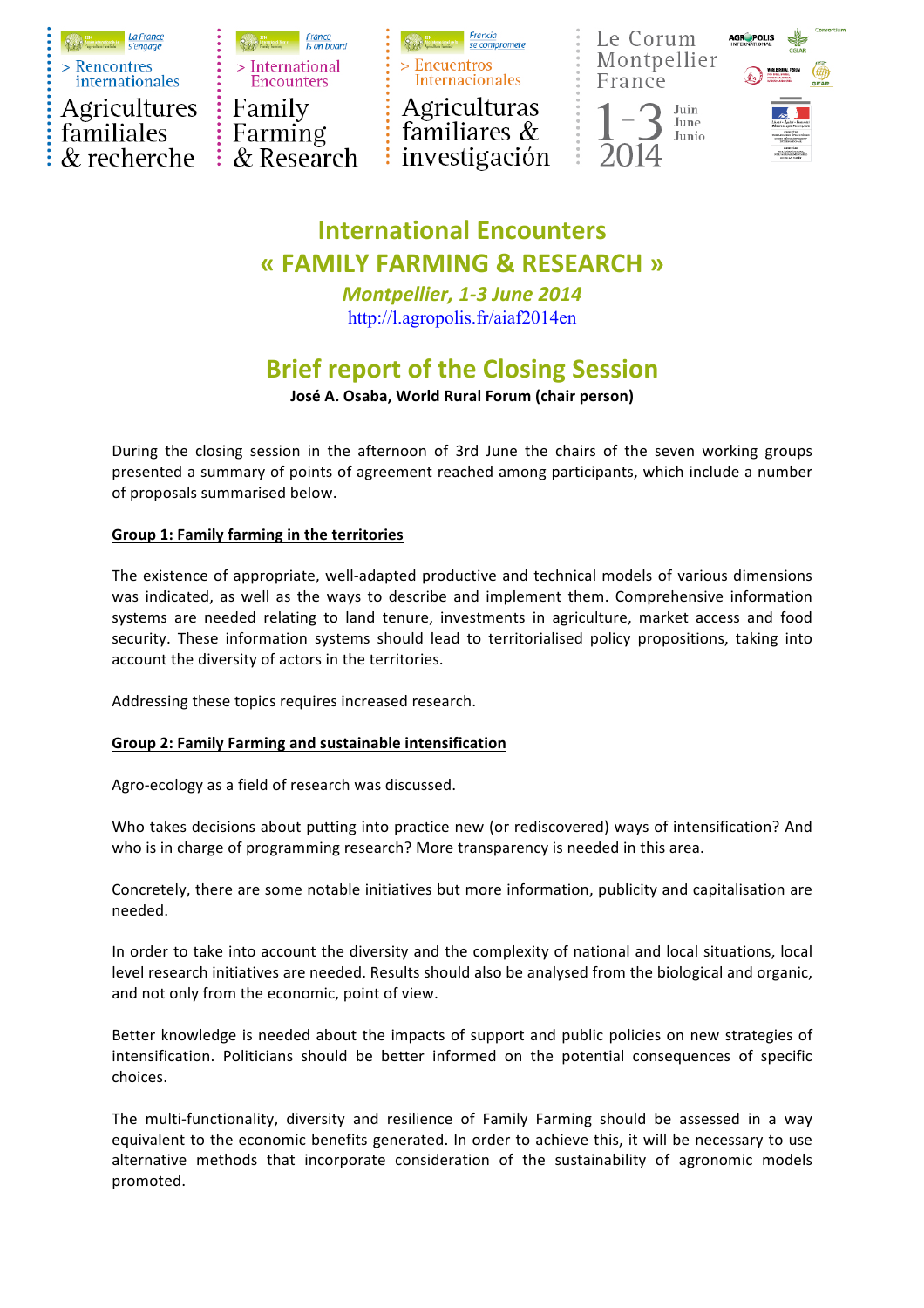### Group 3: In-house issues within Family Farming (social relations within households)

Better analysis is needed of the power relations within families. In general the woman farmer suffers legal, social and cultural inequality. In no few cases, even when standards with a more gendered focus exist, social and cultural differences remain. All this requires further research and greater educational efforts within society.

This is also the case for young farmers, whose role in the family farm is usually conditioned by unequal power relations.

The situation relating to individual and collective land tenure and to the nature and the impacts of immigration must also be assessed.

Joint research must be promoted, in particular in relation to women and young farmers, taking into account strengths and weaknesses of familial organisation.

#### Group 4: Family farming facing the challenges of urbanisation and unemployment

The phenomenon of "productivism" in food production was highlighted, underlining major inequalities in productivity levels between farms in the North and in the South, ranging from 1 to 150% or more. Therefore, competition is unfair, while it seems difficult in most developing countries for economic sectors outside agriculture to provide decent work to young generations arriving each year on the labour market.

The multi-functionality of Family Farming is insufficiently valued as well as its impact on employment, a topic of major importance in rural areas.

It is difficult to foresee a paradigm change.

A participatory approach to research is proposed since this offers broader possibilities. Consumers must also be taken into account. The participation of women and men farmers in research must be institutionalised so that it focuses on their problems, and in particular on their quality of life.

Dietary habits, in particular those in urban areas, must be taken into account.

Distribution and marketing circuits must be thoroughly analysed, as this is the basis for farmers to sell their produce.

Public and private supply channels must be analysed and assessed as well as labels of origin and specific geographical denomination.

As regards access of youth to agriculture, urban-rural and city-countryside links must be strengthened, so that urban youth can take up employment in agriculture.

#### **Group 5: Family Farming Facing the Challenges of Climate Change**

The group proposed diversification, agro-ecology, landscape heterogeneity and biodiversity to arrive at great resilience and adaptation to shocks. The group recommended privileging collective use of resources and family farm systems.

Social organisation, infrastructure and collective action must be promoted to address these challenges. New information must be generated on indicators and carbon credits. Access to natural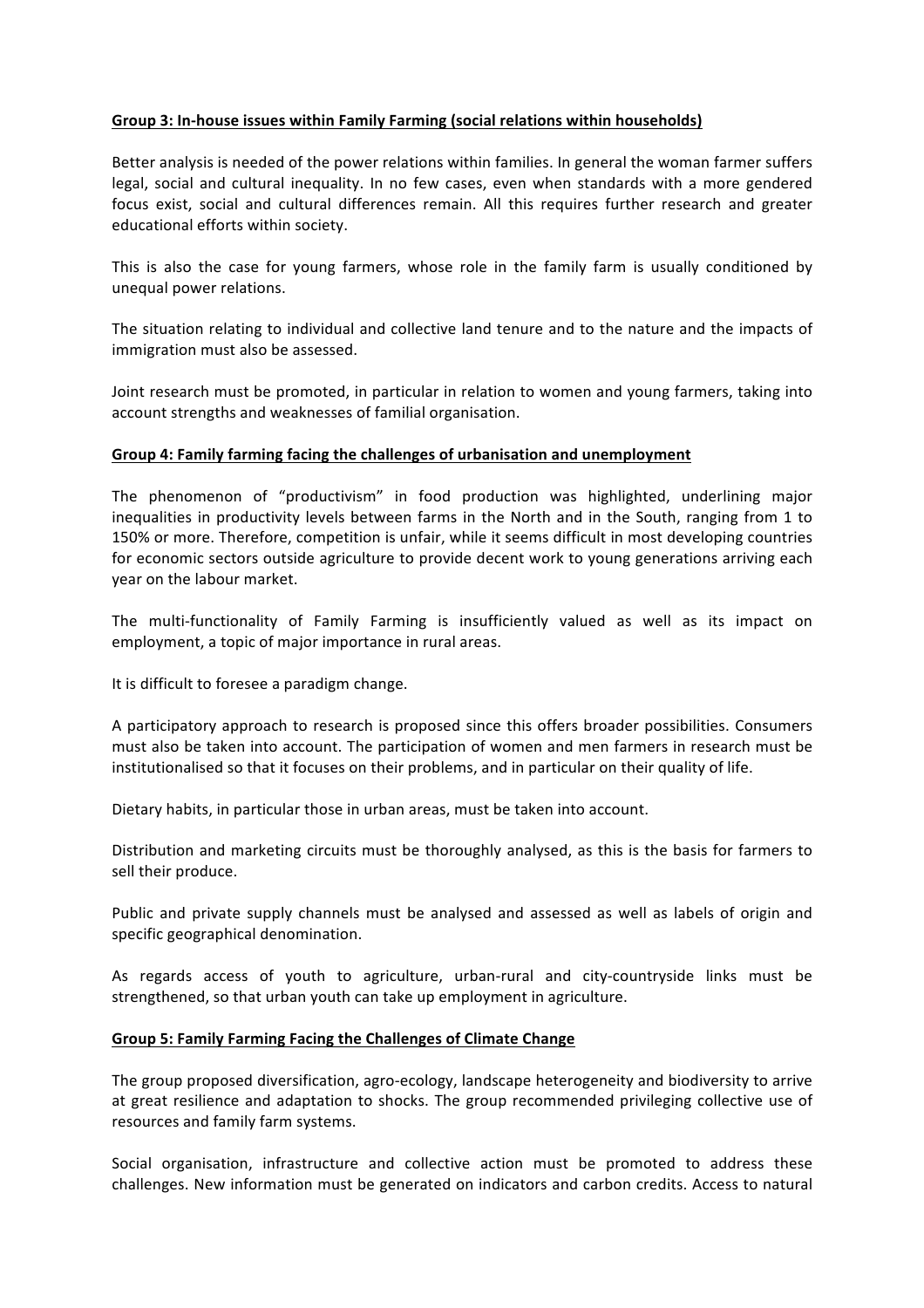resources must be improved, and solidarity and farmers' organisations strengthened. Social dynamism is needed to face the range of climate change threats.

A better selection of important information about the climate and climate change, on droughts, desertification, fires and disasters, must be collected and made available. This encompasses the range of phenomena from those best known to those areas least understood, such as community management of agro-biodiversity taking into account both indigenous and scientific knowledge.

Farm insurance must be developed through participatory processes, as well as crop diversification strategies and the development or networking of farmers to markets structured to favour climate adaptation (notably through diversity in crops, cropping systems and animal husbandry).

#### **Group 6: Contribution of Family Farming to food systems**

Participatory approaches and methods must be given preference: that is through peoples' and consumer organisations. The basic principle is recognition of all people as the principle actors determining the direction of their own lives: "without you, against you!"

There was insistence on multi-level, pluralistic participatory research including at the stage of formulation of research themes.

Promotion of sustainable food and agriculture systems is favourable to Family Farming, while other options can, to the contrary, work against it.

As regards consumption, research should be aimed at:

- local production
- high quality
- respecting the environment

Decentralisation of national food policies could favour Family Farming.

The Committee on World Food Security should promote such policies.

#### Group 7: Family Farming as one of the players in the future of agriculture

The group organised deliberations around two concepts: actors and methodologies. Three priority questions areas for research were raised on:

- public policies on trade
- international markets and their functioning: contracts, public-private partnerships, impacts on Family Farming
- the functions of various actors and their power relations

As regards methodologies for research the group recommends the participatory approach.

Researchers and Farmers should be considered at the same level in the conception of agendas and methods for research. Research should be based on holistic systems of knowledge and qualitative approaches. Family Farming is a way of life, not merely a method of agricultural production.

In this context there is the need for democratised governance, including in research, which implies going further than before giving greater voice to the women and men of farmers' organisations, and for them to have the resources necessary to make this possible.